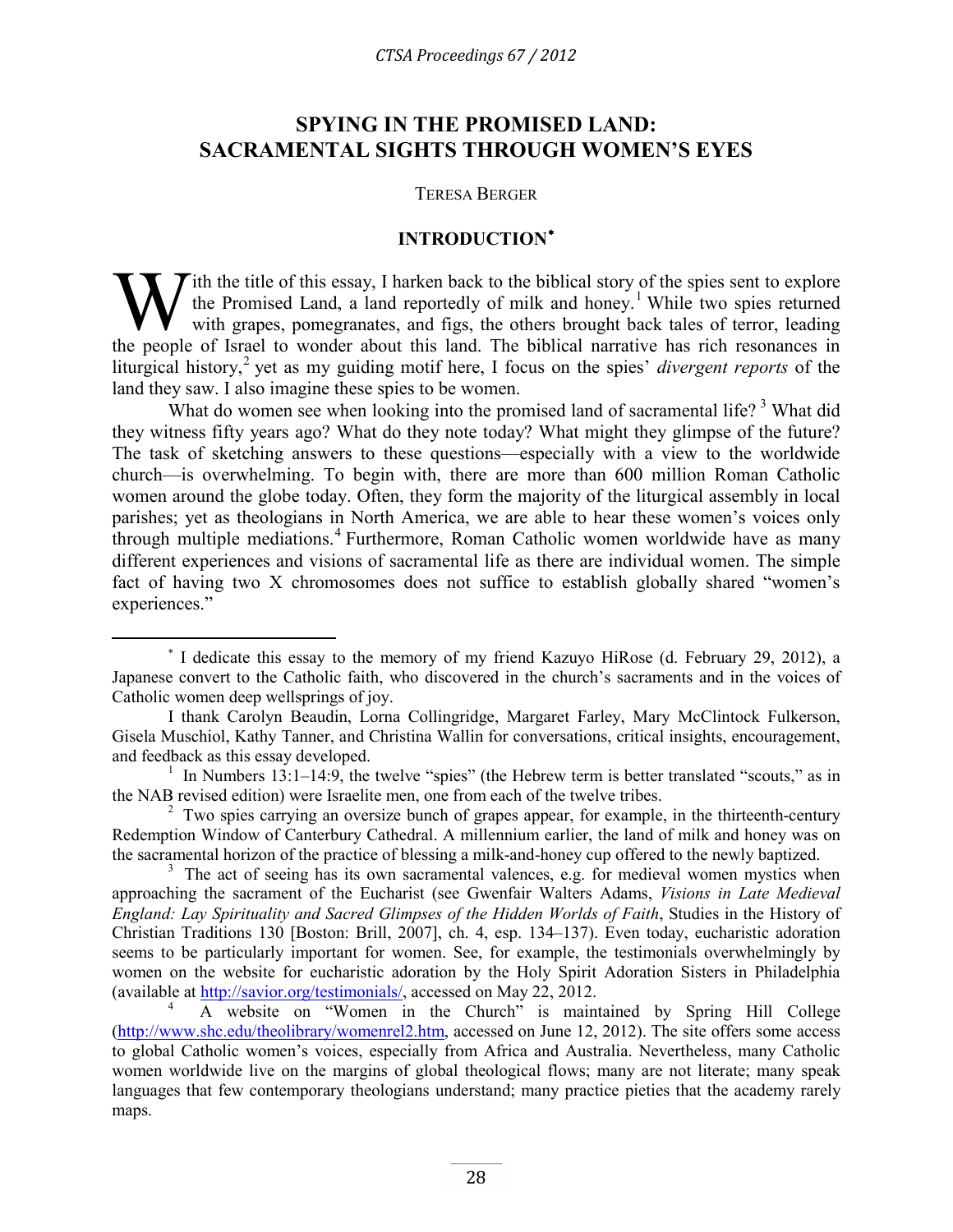With those caveats in place. I approach my theme in three steps. I begin with a look back, at the preparations for the opening of the Second Vatican Council in 1962. I then highlight four postconciliar developments of special importance for women's sacramental practices. I conclude with a spy's report of what I consider promising and/or simply inescapable sightings on the sacramental horizon.

### **SPYING IN THE LAND OF 1962: PREPARING FOR THE OPENING OF THE COUNCIL**

When spying with women's eyes, one not only sees a line of priestly men slowly moving toward Saint Peter's, but, in looking more closely, one may also spot a Swiss lawyer, Gertrud Heinzelmann. On May 23, 1962, Heinzelmann submitted a formal protest and petition to the Council's Central Preparatory Commission, insisting that the Church honor the equality of women with men, and ordain women to the priesthood.<sup>[5](#page--1-1)</sup> In her native Switzerland, Heinzelmann had long been engaged in the legal battle for women's right to vote. The complex motives underlying her petition to the Council's preparatory commission became visible only later (e.g., Heinzelmann valued virginity, and dreamt of the ordination of celibate women only). None of this stopped her in 19[6](#page-1-0)2 from claiming to write for half of humanity.<sup>6</sup> Unsurprisingly, many women active in the Church took exception to the petition, insisting not only that they were able to speak for themselves, but also that they spoke with a much deeper knowledge of ecclesial life than Heinzelmann, who for many years had not been a practicing Catholic.<sup>[7](#page-1-1)</sup> In 1962, many of the then 300 million Catholic women worldwide greeted the coming Council with a sense of excitement and hope.<sup>[8](#page-1-2)</sup> I offer some examples below.

 $\overline{\phantom{0}}$ <sup>5</sup> The German text of Gertrud Heinzelmann's formal petition can be found in her book *Wir schweigen nicht länger! Frauen äußern sich zum 2. Vatikanischen Konzil* (Zurich: Interfeminas-Verlag, 1964), 79–99. English translation available at [http://www.womenpriests.org/classic3/heinzel1.asp,](http://www.womenpriests.org/classic3/heinzel1.asp)  accessed on May 17, 2012. Details of Gertrud Heinzelmann's life and work can be found in the biography by Barbara Kopp, *Die Unbeirrbare: Wie Gertrud Heinzelmann den Papst und die Schweiz das Fürchten lehrte* (Zurich: Limmat Verlag, 2003)*.* <sup>6</sup>

<span id="page-1-0"></span> $6$  Heinzelmann was by no means alone in using this terminology at the time. Léon-Josef Cardinal Suenens, in his famous conciliar intervention, called for the missing "half of humanity" to be represented at the Council (quoted in Carmel Elizabeth McEnroy, *Guests in Their Own House: The Women of Vatican II* [New York: Crossroad, 1996], 96). Similarly, Pope Paul VI in his message to women at the closing of the Council described women as constituting "half of the immense human family" (quoted in Ivy A. Helman, *Women and the Vatican: An Exploration of Official Documents* [Maryknoll, NY: Orbis, 2012], 25).

<span id="page-1-1"></span><sup>7</sup> The struggle Heinzelmann had embraced was not as new as she herself thought. Catholic voices in support of women's ordination had emerged decades earlier. In 1938, for example, Dr. Josephine Mayer published a learned defense of women's ordination to the diaconate, as part of a larger discussion in the Liturgical Movement of women's sacramental agency; see Josephine Mayer, "Vom Diakonat der Frau," *Hochland* 36:1 (1938/1939): 98–108.

<span id="page-1-2"></span><sup>&</sup>lt;sup>8</sup> The numbers are an approximation (since the *Annuario Pontificio* for 1962 does not give the numbers of Roman Catholics worldwide) based on statistics provided by CARA on its website: [http://cara.georgetown.edu/CARAServices/requestedchurchstats.html,](http://cara.georgetown.edu/CARAServices/requestedchurchstats.html) accessed on March 2, 2012. The first year for which numbers are given there is 1970, when the Catholic population worldwide was listed as 653.6 million—just about half of what it is in 2012.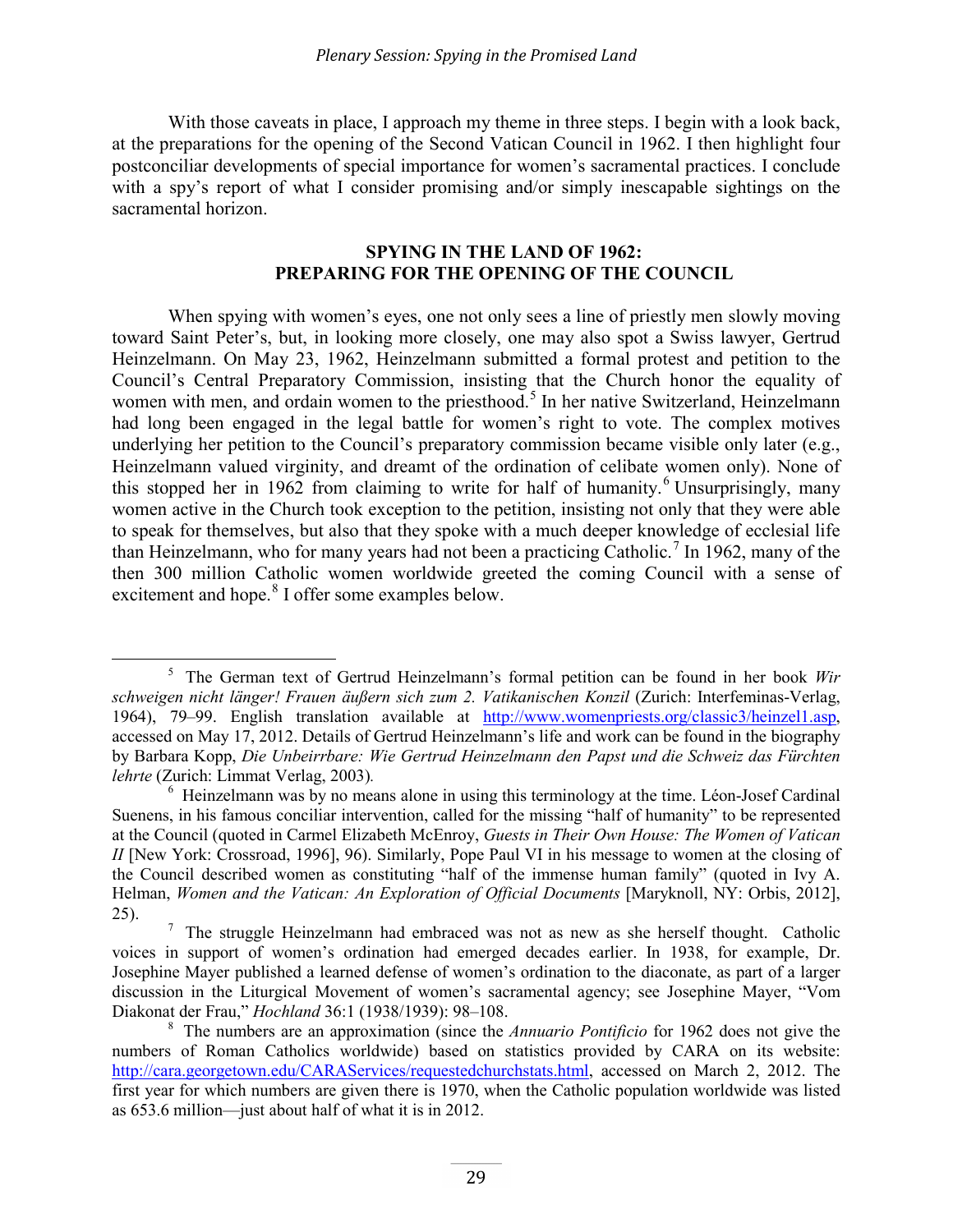#### *CTSA Proceedings 67 / 2012*

The Spanish president of the World Union of Catholic Women's Organizations, Maria del Pilar Bellosillo, was invited to the solemn opening of the Council, and later became an auditor.<sup>[9](#page--1-2)</sup> She represented a Catholic women's organization that at the time had 36 million members around the globe. The Kenyan Catholic Wangari Muta Maathai, twenty-two years old and educated by Loretto sisters,<sup>[10](#page-2-0)</sup> was studying at Mount St. Scholastica College in Atchison, Kansas. Maathai later founded the Green Belt Movement and became the first African woman to receive the Nobel Peace Prize. A young Filipina, Guillermina Mananzan, was readying for perpetual vows as a Benedictine nun in 1962. As Sister Mary John Mananzan she would become one of the best-known feminist theologians from the global south. Gladys Parentelli, a 27-yearold Uruguayan Catholic was involved in organizing a rural youth labor movement in 1962. Parentelli was elected a Council auditor by Pope Paul VI, and was present at the final conciliar session.<sup>[11](#page-2-1)</sup> Also in 1962, Mother Angelica dedicated her newly-founded monastery of Our Lady of the Angels in Alabama, where she later established the global Catholic network EWTN. In Paris, the Belgian Catholic Christiane Brusselmans was completing her studies at the Institut Catholique; she was later to become an influential catechetical advocate for children, and a pioneer in the implementation of the Rite of Christian Initiation in the United States. In India, the Padma Shri award was bestowed on Mother Teresa for her distinguished service. In my Catholic parish in Germany, I received a little prayer leaflet, with a photo of Pope John XXIII and a prayer for the Holy Spirit to move in this council. I felt empowered that my prayers would shape what happened in Rome. Finally, women were of course also present behind the scenes at the Council in stereotypical feminine roles (e.g., cooking and cleaning).

What might these glimpses back to 1962 have to offer? I lift up two insights in particular. First, there is the irreducible diversity of women's lives around the globe, marked by quite different "temporalities of struggle."<sup>[12](#page-2-2)</sup> Second, and related to this, is a necessary caution about who we assume speaks for "women" (I say this knowing full well that this is what I am supposed to do here). In 1962, women's voices were already noticeably diverse, affected by different social locations and by differing engagements with ecclesial life, to name only two markers of difference. What was true in 1962 has certainly been true for the fifty years since. Increasing diversity in women's lives may, in fact, be one of the hallmarks of the ensuing decades. This increasing diversity is part of a larger set of cultural trends, which includes fundamental shifts in women's lives, a growing acknowledgement and indeed appreciation of diversity, and a subsequent move toward hyper-differentiation. I begin my spying in the land of postconciliar developments with a look at these cultural trends.

9 See WUCWO's website at [http://www.wucwo.org/en/Main/Section-10/Section-](http://www.wucwo.org/en/Main/Section-10/Section-1039/History%20of%20WUCWO/)[1039/History%20of%20WUCWO/,](http://www.wucwo.org/en/Main/Section-10/Section-1039/History%20of%20WUCWO/) accessed on April 20, 2012.

<span id="page-2-0"></span><sup>10</sup> The information is from a 2007 interview Wangari Maathai (available at [http://www.pbs.org/wnet/religionandethics/episodes/november-9-2007/profile-wangari-maathai/4544/,](http://www.pbs.org/wnet/religionandethics/episodes/november-9-2007/profile-wangari-maathai/4544/) accessed on June 13, 2012.

<sup>11</sup> McEnroy, *Guests in Their Own House*, 88.

<span id="page-2-2"></span><span id="page-2-1"></span><sup>&</sup>lt;sup>12</sup> The expression is Lata Mani's, who borrows from Chandra Mohanty and develops the notion in her "Multiple Mediations: Feminist Scholarship in the Age of Multinational Reception," in *Knowing Women: Feminism and Knowledge*, ed. Helen Crowley and Susan Himmelweit (Cambridge, MA: Polity, 1992), 306–22.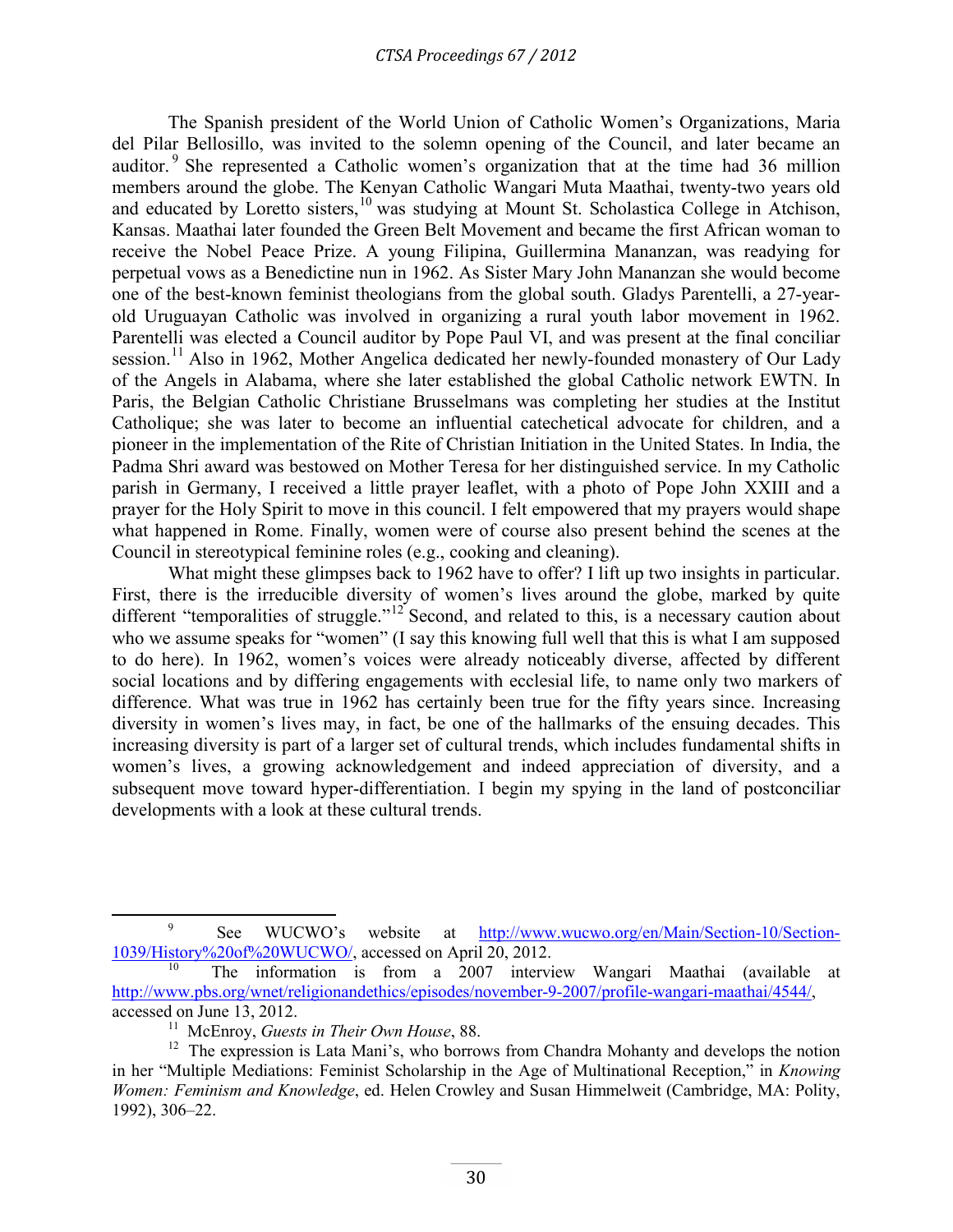#### **SPYING IN THE LAND OF POSTCONCILIAR DEVELOPMENTS**

The first sight to note is that the postconciliar reforms coincided with fundamental shifts in women's lives (especially in the north Atlantic world). Among these shifts— largely a result of the second wave of the Women's Movement—were vastly expanding educational opportunities, the sustained entry of women into work beyond the domestic realm, the rise of sophisticated reproductive technologies, diversifying family patterns, and increasing attention to gender-specific inequalities, for example in employment opportunities, career trajectories, earnings, and health care. One might say, in shorthand, that the traditional narrative of "woman" broke off, irrevocably so.

A second sight to register about the postconciliar land is this: in tandem with women's increasingly visible participation in society, the years following Vatican II saw an expansion of the active participation of women in liturgical and sacramental life. Sacramental practices morphed (e.g., a sharp decline in confessions), and new forms of ministry emerged, especially in the realm of lay ecclesial ministries. Women entered positions of pastoral leadership as they began to work as directors of liturgy, youth, and education, as hospital and prison chaplains, campus ministers, interior liturgical designers, etc. Some advocated for women's inclusion in the recently restored permanent diaconate.<sup>[13](#page--1-3)</sup> Catholic women also led informal, lay-centered prayer groups, championed liturgical dance, and practiced faith healing.<sup>[14](#page-3-0)</sup> At the same time, women began to serve on diocesan committees and exercise ecclesial jurisdiction as chancellors of dioceses and as judges on marriage tribunals. Today, women make up 80 percent of ecclesial lay ministers in parishes in the United States.<sup>[15](#page-3-1)</sup> Both lay and religious women alike are prominently engaged in social justice struggles; some have paid with their lives for this faith commitment. Last but not least, we study and teach theology—even the Vatican's International Theological Commission now has female members.<sup>[16](#page-3-2)</sup> The list of expanding ecclesial ministries does not, however, imply that women simply abandoned traditional sacramental practices. Rather, the religious practices of Catholic women diversified. Catholic women around the globe continue to practice age-old popular devotions, many of them traditionally in women's hands.<sup>[17](#page-3-3)</sup> Women also continue to join contemplative orders for a life of prayer, and there are women who warmly embrace the magisterium's pronouncements on liturgical life.<sup>[18](#page-3-4)</sup> At the same time, other Catholic

13 See Katharine E. Harmon, "An Historical Perspective for Women and Sacrament: The American Deaconess Movement in the Roman Catholic Church, 1964–1976," *Studia Liturgica* 41 (2011): 186–210. The advocacy struggle for the ordination of women to the permanent diaconate continues, especially in German-speaking and North American contexts.

<span id="page-3-0"></span> $14$  A prominent example of a Catholic charismatic faith healer is Barbara Leahy Shlemon. See James P. McCartin, *Prayers of the Faithful: The Shifting Spiritual Life of American Catholics* (Cambridge, MA: Harvard University, 2010), 140–148.

<sup>15</sup> Patricia Wittberg, "A Lost Generation?" *America* 206:5 (Feb 20, 2012): 13–16.

<span id="page-3-2"></span><span id="page-3-1"></span><sup>&</sup>lt;sup>16</sup> For the full list of current members, see [http://www.vatican.va/roman\\_curia/congregations/cfaith/cti\\_documents/rc\\_cti\\_index-members\\_en.html,](http://www.vatican.va/roman_curia/congregations/cfaith/cti_documents/rc_cti_index-members_en.html) accessed on May 26, 2012.

<span id="page-3-3"></span><sup>17</sup> To name but one scholarly exploration here: Robert A. Orsi, *Thank You, St. Jude: Women's Devotion to the Patron Saint of Hopeless Causes* (New Haven, CT: Yale University, 1996).

<span id="page-3-4"></span><sup>&</sup>lt;sup>18</sup> See, for example, Helen Hull Hitchcock, "Pope Benedict XVI and the 'Reform of the Reform,'" in *Benedict XVI and the Sacred Liturgy: Proceedings of the First Fota International Liturgy Conference 2008*, ed. Neil J. Roy and Janet E. Rutherford, Fota Liturgy Series (Dublin: Four Courts, 2010), 70–87. Helen Hull Hitchcock is the founding director of Women for Faith & Family. See also her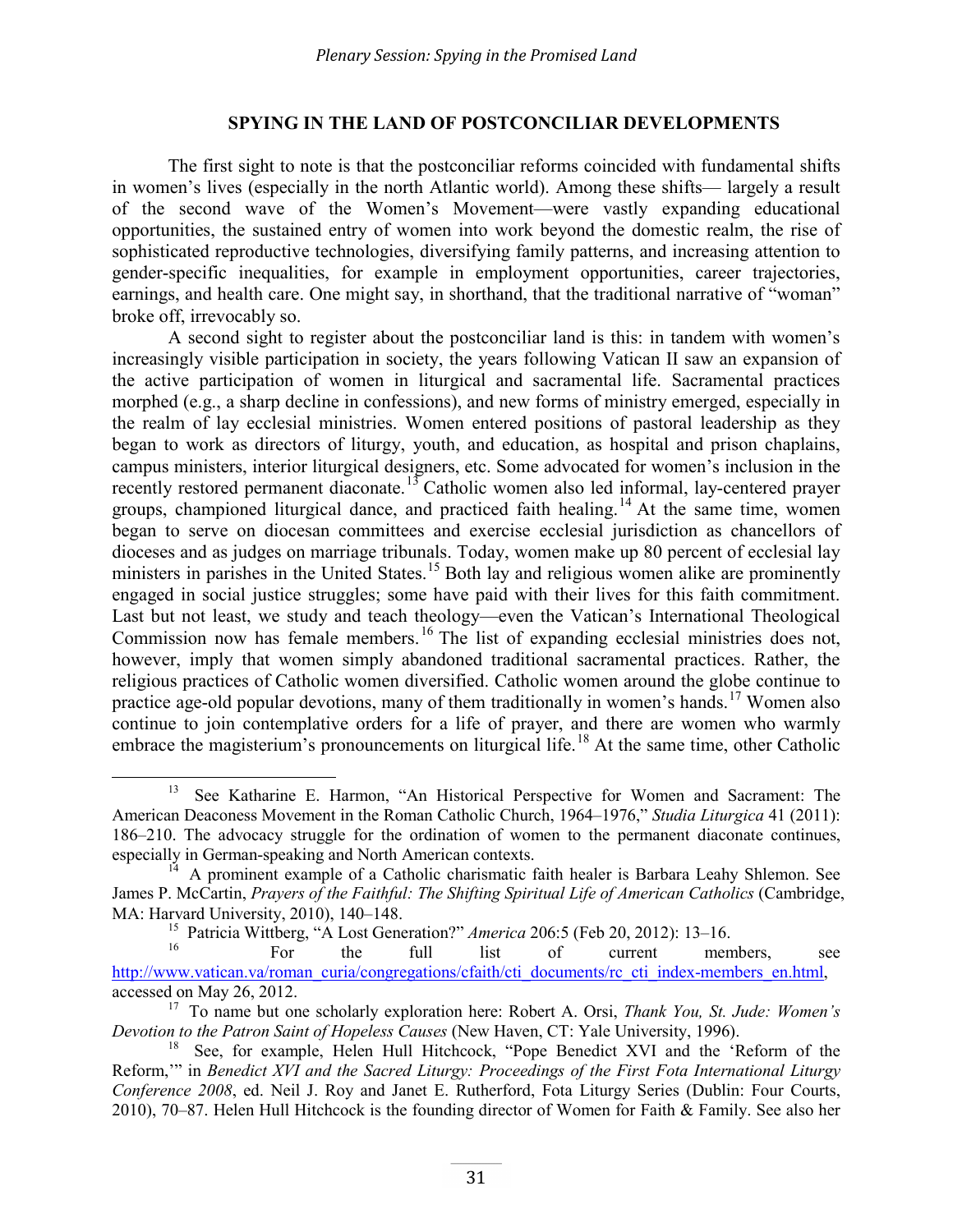women create and celebrate women-identified liturgies, writing their own prayers, songs, litanies, and blessings. [19](#page--1-4) Some Catholic women have sought priestly ordination. Some are choosing to leave the Church behind.

A third sight to highlight in the postconciliar land is the emergence of feminist theology as a critically important reaction to dominant, unmarked, male accounts of normative Christianity.  $20$  Initially a Western and largely white discourse, feminist theology soon differentiated. Today, a plurality of feminist theological voices exists, among them Womanist, Latina, African, postcolonial, Dalit, ecofeminist, queer, and intercultural—as well as various combinations thereof. There are also Catholic "new feminists," who critique—with a touch of irony—"*traditional* feminism" (which the Vatican for its part has labeled "radical").<sup>21</sup>

The subject of sacraments and sacramentality was largely absent from early feminist writings, but this absence did not go unnoticed for long.<sup>[22](#page-4-2)</sup> Key themes of sacramental theology resonate with a feminist vision after all, as Susan Ross has rightly noted, among them an emphasis on embodiment and materiality.<sup>[23](#page-4-3)</sup> Why then the occlusion of the sacramental? A number of different explanations have been advanced, such as the feminist emphasis on the sacramentality of *all* of life, which eclipses attention paid to the traditional sacraments,<sup>[24](#page-4-4)</sup> or "the widespread conformity of Anglo-American feminist theory to post-Enlightenment epistemologies,"[25](#page-4-5) and feminist theology's "unconscious alliance with liberal Protestantism."[26](#page-4-6) These explanations all hold some truth, but I think it wise to insist that multiple reasons are at work in this occlusion, some of them related to larger cultural trends. Among those is a broad disenchantment with and suspicion of traditional institutions, including religious institutions, of

i<br>I 1992 collection of essays, *[The Politics of Prayer: Feminist Language and the Worship of God](http://www.ignatius.com/ViewProduct.aspx?SID=1&Product_ID=725&SKU=POP-P&ReturnURL=search.aspx%3f%3fSID%3d1%26SearchCriteria%3dP)* (San

[Francisco: Ignatius, 1992\).](http://www.ignatius.com/ViewProduct.aspx?SID=1&Product_ID=725&SKU=POP-P&ReturnURL=search.aspx%3f%3fSID%3d1%26SearchCriteria%3dP)<br><sup>[19](http://www.ignatius.com/ViewProduct.aspx?SID=1&Product_ID=725&SKU=POP-P&ReturnURL=search.aspx%3f%3fSID%3d1%26SearchCriteria%3dP)</sup> A passionate witness to the importance of feminist worship and spirituality is provided by Miriam Therese Winter, "Feminist Women's Spirituality: Breaking New Ground in the Church," in *The Church Women Want: Catholic Women in Dialogue* (New York: Crossroad, 2002), 23–31.

<span id="page-4-0"></span><sup>20</sup> See *The Oxford Handbook of Feminist Theology*, ed. Mary McClintock Fulkerson and Sheila Briggs (New York: Oxford University, 2012), 1.

<span id="page-4-1"></span>21 See the essays in *Women in Christ: Toward a New Feminism,* ed. Michele M. Schumacher (Grand Rapids, MI: Eerdmans, 2004).

<span id="page-4-2"></span> $22<sup>22</sup>$  To some degree, the disinterest in sacraments in feminist theology continues to this day, see the 2011 *Oxford Handbook of Feminist Theology* where the term "sacraments" is invoked only once in almost 600 pages, and that in a quote about something else. Since I myself wrote the entry on "feminist ritual practice," I have to take responsibility for playing my part in the occlusion of the sacramental in this handbook. That the occlusion is more than incidental is confirmed by other recent volumes in feminist theology, for example *Hope Abundant: Third World and Indigenous Women's Theology*, ed. Kwok Puilan (Maryknoll, NY: Orbis, 2010), where the theme of sacraments or sacramentality is simply absent. The chapter written by the Filipina Catholic theologian Carmelita Usog on "women's spirituality" is about justice struggles. *Feminist Theologies: Legacy and Prospect*, ed. Rosemary Radford Ruether (Minneapolis: Fortress, 2007) includes a chapter on "Prayer as Poetry" by the Jewish poet and liturgist Marcia Falk (139–54); Christian sacraments are not on the horizon here.

<span id="page-4-3"></span>23 Susan A. Ross, "Church and Sacrament – Community and Worship," in *The Cambridge Companion to Feminist Theology*, ed. Susan Frank Parsons (New York: Cambridge University, 2002), 224–42, at 233.

<sup>24</sup> Ross, "Church and Sacrament," 226.

25 Tina Beattie, *New Catholic Feminism: Theology and Theory* (New York: Routledge, 2006), 12.

<span id="page-4-6"></span><span id="page-4-5"></span><span id="page-4-4"></span>26 Elizabeth Stuart, "Exploding Mystery: Feminist Theology and the Sacramental," *Feminist Theology* 12 (2004): 228–236, at 232.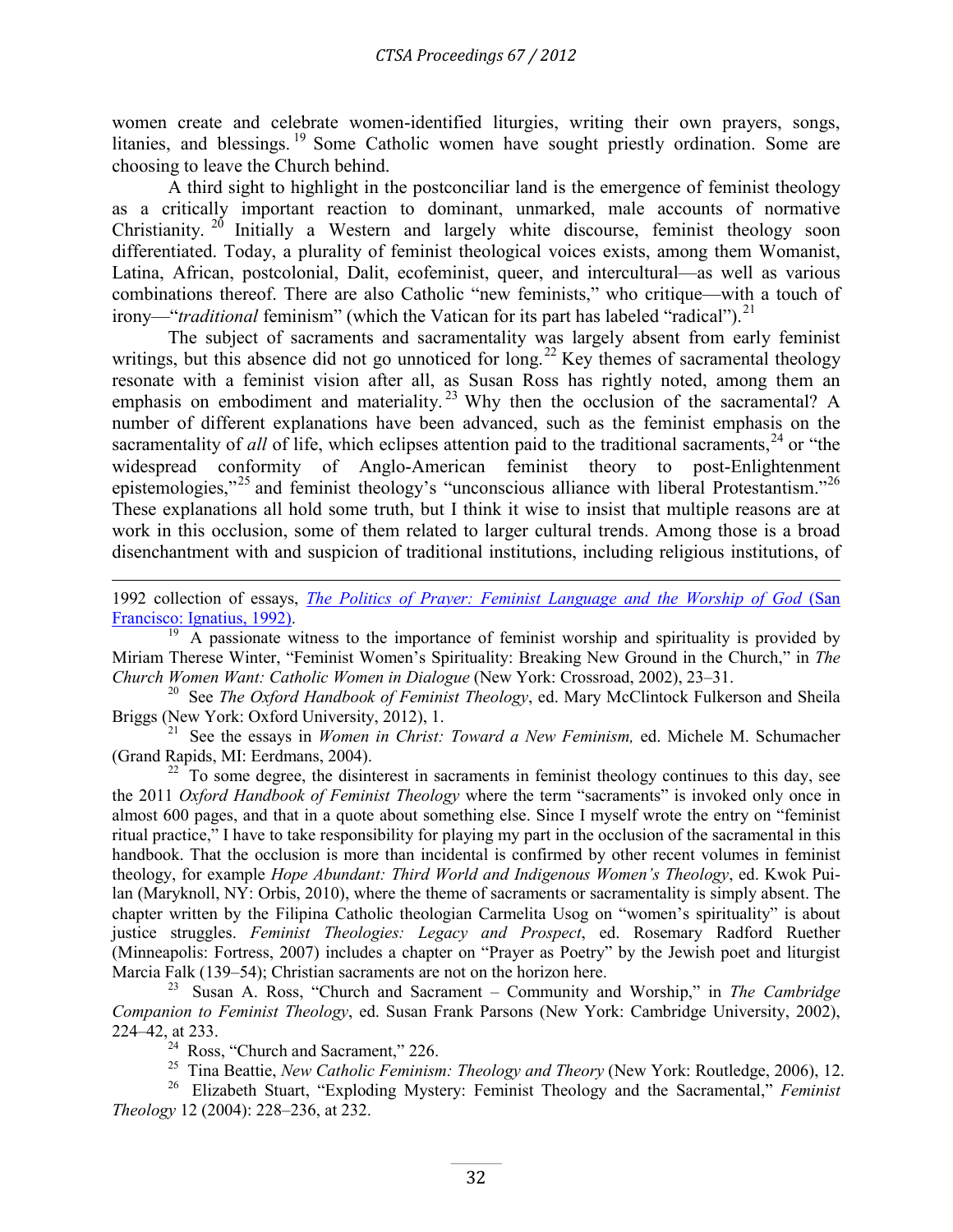which sacraments are perceived as a sign. At least three other reasons play a part. To begin with, feminist theology initially grew through an anti-hegemonic impulse, distancing itself from traditional theological discourse.<sup>[27](#page--1-4)</sup> Early feminists, I think, mistrusted the lingering dogmaticjuridical odor around the sacraments—in questions about validity, minister, and recipient—rather than appreciating the incense that is the sacraments' main olfactory marker. In addition, the sacraments, when seen primarily through an anti-hegemonic lens, signaled problems: confession to a Father? Ordination that excluded women because of their gender? Feminist theologians focused on the control of a male hierarchy over definitions and access to the sacraments, and therefore on women's *exclusion*. [28](#page-5-0) This emphasis led them to overlook women's agency, for example the fact that in the sacrament of marriage the woman who marries is minister of the sacrament, and that Catholic women, contrary to popular opinion, do preside at worship, be it at parish-based liturgies of the hours, convent rites, or occasional liturgies "in women's hands."<sup>[29](#page-5-1)</sup> Lastly, feminist theology, as a consciously contextual theology, often found that the stark, immediate needs of women rather than the seeming finesses of sacramental theology required its fiercest attention. These heart-breaking needs of women around the world range from basic access to water, food, health care, and education to freedom from domestic violence, maternal dying,<sup>[30](#page-5-2)</sup> sex trafficking, son preference, female abortions, and HIV/AIDS infection, to name just a few.

By the 1990s, feminist theologians began to engage the "sacramental imagination" in more sustained ways.<sup>[31](#page-5-3)</sup> Important to name here are Susan Ross, with her ground-breaking book *Extravagant Affections*, and the German theologian Regina Ammicht-Quinn, who edited a collection of essays attending to women's lives as sites of sacramental wisdom.<sup>[32](#page-5-4)</sup> More recently,

27 Kathryn Tanner's essay "Social Theory Concerning the 'New Social Movements' and the Practice of Feminist Theology," in *Horizons in Feminist Theology: Identity, Tradition, and Norms*, ed. Rebecca S. Chopp and Sheila Greeve Davaney (Minneapolis: Fortress, 1997), 179–97, intervened decisively in that distancing.

<span id="page-5-0"></span> $28$  See, for example, Christine E. Gudorf, "The Power to Create: Sacraments and Men's Need to Birth," *Horizons* 14 (1987): 296–309, esp. 299; and Susan A. Ross, "God's Embodiment and Women: Sacraments," in *Freeing Theology: The Essentials of Theology in Feminist Perspective*, ed. Catherine Mowry LaCugna (San Francisco: HarperCollins, 1993), 185–209, esp. 185. The emphasis on exclusion seems rooted not only in "the anger and pain of women excluded from sacramental ministry" (Susan Ross), but also in feminist theory's grounding in an oppositional understanding of power that is inscribed into all gender differences. This grounding has recently been critiqued by the historian of gender Jeanne Boydston, who argues that the practice of gender is not inherently and always about power differentials, since gender is not practiced everywhere in oppositional binaries. See Jeanne Boydston, "Gender as a Question of Historical Analysis," *Gender and History* 20 (2008): 558–83.

<span id="page-5-1"></span><sup>29</sup> See the documentary *Worship in Women's Hands: A Video Documentary*, co-produced by Carol Thomson and Teresa Berger (Durham, NC: FireStream Media, 2007).

<span id="page-5-2"></span><sup>&</sup>lt;sup>30</sup> About 287,000 maternal deaths were reported for 2010 by a consortium of United Nations agencies. Current estimates confirm a continuing decline in numbers, yet 800 mothers still die every day. See [http://www.unfpa.org/public/home/mothers/MMEstimates2012,](http://www.unfpa.org/public/home/mothers/MMEstimates2012) accessed on May 22, 2012.

<span id="page-5-3"></span><sup>&</sup>lt;sup>31</sup> The term appears in 1997 in the subtitle of Mary Catherine Hilkert's important book *Naming Grace: Preaching and the Sacramental Imagination* (New York: Continuum, 1997); for her elaboration of the sacramentality of the preached word and of women preaching the Gospel, see esp. 58–70, 144–65.

<span id="page-5-4"></span><sup>32</sup> Susan A. Ross, *Extravagant Affections: A Feminist Sacramental Theology* (New York: Continuum, 1998); and Regina Ammicht-Quinn and Stefanie Spendel, eds., *Kraftfelder: Sakramente in der Lebenswirklichkeit von Frauen,* (Regensburg: Pustet, 1998), esp. 161–83.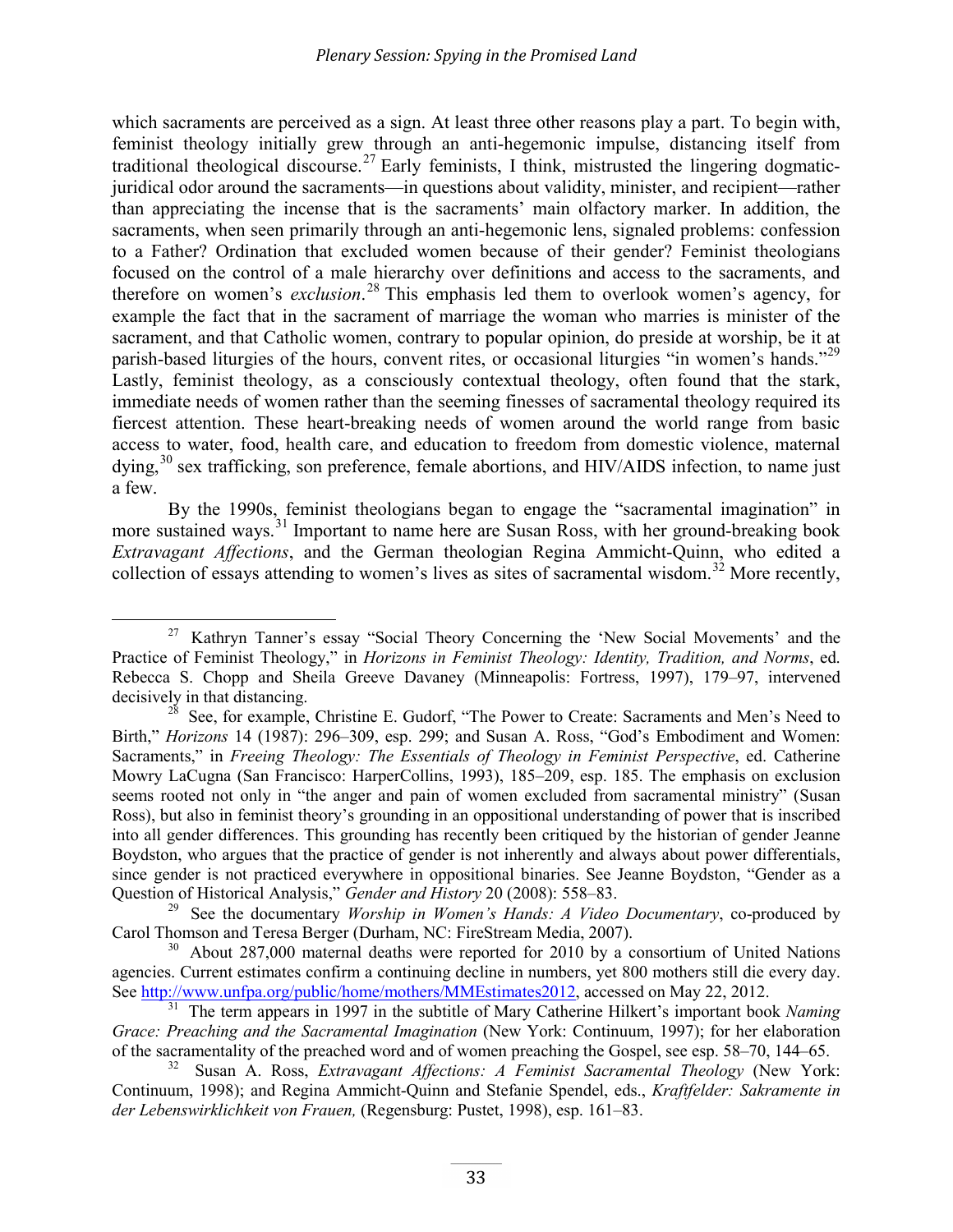#### *CTSA Proceedings 67 / 2012*

the British Catholic theologian Tina Beattie has turned to "redeeming sacramentality"<sup>[33](#page--1-5)</sup> while her compatriot Elizabeth Stuart has pleaded with feminist theologians to "step into the incense," i.e., to "reclaim the mysterious and the sacramental."[34](#page-6-0) Several other theologians engaged in various ways of "redeeming sacramentality" can be named here, among them Catherine Mowry LaCugna (of blessed memory), Ann Loades, Mary Grey, Siobhán Garrigan, Susan Roll, and some of the authors in *Frontiers in Catholic Feminist Theology*.<sup>[35](#page-6-1)</sup> By now, women's voices in sacramental theology are quite diverse and can be found everywhere on the broad spectrum of theological positions. [36](#page-6-2) The "new feminist" Michele Schumacher even envisions a "feminist sacramentality of the body" that accords "sacramental meaning" to Christ's masculinity. $37$ 

In connection with this latter, "new" feminist voice, I have to complicate the picture of the postconciliar land by adding a fourth sight to the third, feminist one. The fourth is the sight of many Catholic women around the globe who lived the postconciliar years *sans* feminist theorizing, or indeed resisting it. I am thinking here, for example, of women in strictly enclosed contemplative communities, and of Eastern rite Catholics (Chaldean, Ruthenian, Maronite, Ukrainian, Armenian, Melkite, Syriac, etc.), as well as of North American women who find traditional forms of Catholic faith and practice compelling. The majority of Opus Dei members are women,<sup>[38](#page-6-4)</sup> and a CARA survey in 2009 showed that women favor the Tridentine Mass in larger numbers than men.<sup>[39](#page-6-5)</sup> There are also the delightful, old, tough women, still in our midst

<span id="page-6-2"></span>36 See, for example, Susan K. Wood, "The Liturgy and Sacraments," in *The Blackwell Companion to Catholicism*, ed. James J. Buckley et al., Blackwell Companions to Religion (Malden, MA: Blackwell, 2007), 340–53. Recently, Kimberly Hope Belcher has shed an intriguing new light on sacramental participation in infant baptism in her book *Efficacious Engagement: Sacramental Participation in the Trinitarian Mystery* (Collegeville, MN: Liturgical, 2011). Not an overtly "feminist" inquiry, Belcher's work can nevertheless be read as attentive to maternal ways of knowing, for example in her consideration of breast feeding, infant exposure to language, the "first bath" (103–7) and the "prelinguistic, nonlinguistic, and extralinguistic dimensions of grace" (43).

<span id="page-6-3"></span><sup>37</sup> Michele M. Schumacher, "The Unity of the Two: Toward a New Feminist Sacramentality of the Body," in *Women in Christ*, 201–31, at 211. For a stringent critique of this feminism as "Catholic backlash against feminism" see Beattie, *New Catholic Feminism,* 23–26, at 23.

33 Beattie, *New Catholic Feminism*, 290–311.

<span id="page-6-0"></span><sup>&</sup>lt;sup>34</sup> Elizabeth Stuart, "Exploding Mystery," at 236, 228. See also her essay "Sacramental Flesh," in *Queer Theology: Rethinking the Western Body*, ed. Gerard Loughlin (Malden, MA: Blackwell, 2007), 65– 75.

<span id="page-6-1"></span><sup>&</sup>lt;sup>35</sup> To cite but some of these voices here, in chronological order: Mary Grey, "Beyond Exclusion: Towards a Feminist Eucharistic Ecclesiology," in *The Candles are Still Burning: Directions in Sacrament and Spirituality*, FS Christiane Brusselmans, ed. Mary Grey et al. (Collegeville, MN: Liturgical, 1995), 3– 12; *The Sense of the Sacramental: Movement and Measure in Art and Music, Place and Time*, ed. David Brown and Ann Loades (London: SPCK, 1995); Siobhán Garrigan, *Beyond Ritual: Sacramental Theology after Habermas* (Burlington, VT: Ashgate, 2004); Susan Abraham and Elena Procario-Foley, eds., *Frontiers in Catholic Feminist Theology: Shoulder to Shoulder* (Minneapolis: Fortress, 2009), esp. part 3; and Susan Roll, in her presentation "Women and Prophetic Sacramentality" at the 2010 annual convention of the CTSA (available at [www.ctsa-online.org\)](http://www.ctsa-online.org/).

<span id="page-6-4"></span><sup>38 55%</sup> of Opus Dei members worldwide are women; cf. John L. Allen, *Opus Dei: An Objective*  Look Behind the Myths and Reality of the Most Controversial Force in the Catholic Church (New York: Doubleday, 2005), 179–205, esp. 180. For voices of Opus Dei women themselves, see Marie T. Oates et al., eds., *Women of Opus Dei: In Their Own Words* (New York: Crossroad, 2009).

<span id="page-6-5"></span><sup>&</sup>lt;sup>39</sup> The survey results are available online at [http://cara.georgetown.edu/NewsandPress/PressReleases/pr082409.pdf,](http://cara.georgetown.edu/NewsandPress/PressReleases/pr082409.pdf) accessed on May 1, 2012.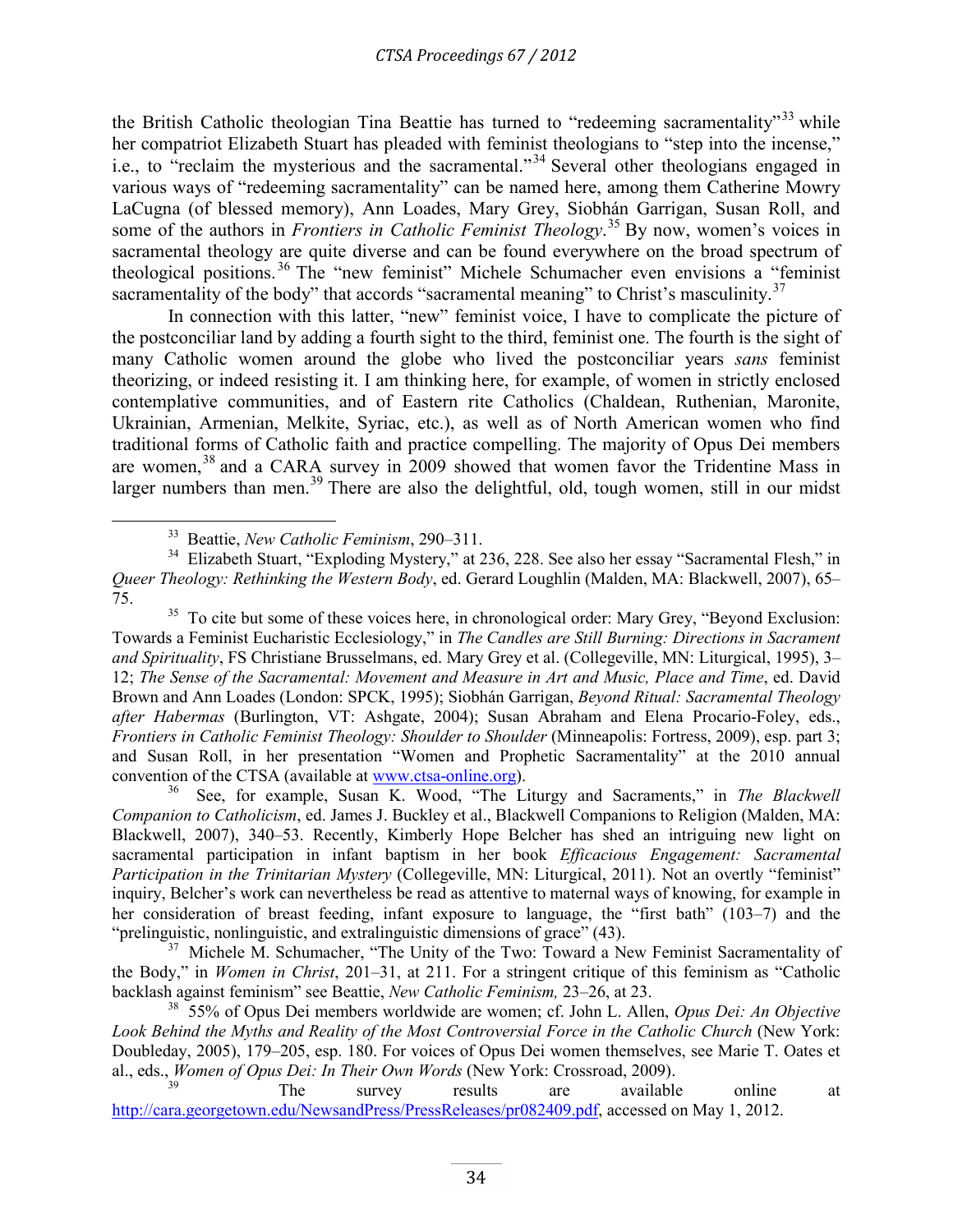who definitely did not experience themselves as powerless and marginal in the Catholic Church of the past.

If nothing else, these women invite us to acknowledge some liturgical losses that have marked the postconciliar years, losses that affected women's sacramental practices. Important here is the large-scale loss of practices of popular devotion and sacramentals.<sup>[40](#page--1-6)</sup> Many of these had been in women's hands, and most of them were more sensory and lavish than Catholic liturgy as such. The liturgical isolation of the Eucharist, which was one consequence of the decline of popular devotions, proved deeply problematic, in my view. The Sunday Mass is experienced differently when it is the only liturgical practice of the week, rather than being part of a broad spectrum of devotional-sacramental practices that pervade the everyday, be they pilgrimages, Friday fasting, the Angelus prayer at noon, novenas, eucharistic adoration, the blessing of children at home, grace at meals, or the rosary, to name just a few.

In an interesting twist on this decline—a twist owing largely to contemporary migratory movements—practices of popular piety, while they have waned, have also found new homes. The growing importance of *Quinceañera* celebrations in the United States is one case in point. For the Catholic blogger *Rebel Girl*, these celebrations are "the 8th Sacrament,"<sup>[41](#page-7-0)</sup> at least in Hispanic Catholicism in the Americas (and what a gender-specific sacrament this is). *Quinceañera* celebrations have spread so widely in the United States that a bilingual *Quinceañera* ritual was approved in 2007. Another example of the migration of popular devotions, in this case into cyberspace, is the emergence of online eucharistic adoration,  $42$ pilgrimages, and shrines. Women's altars had already migrated somewhat earlier into the expansive and diffuse realm of women's spirituality.<sup>43</sup>

Another postconciliar loss has to do with the revision of the sanctoral calendar and the presence or absence of female saints within it. Since women's history is significantly less documented than the history of elite males, the historicity-driven calendar revision after Vatican II meant the loss of more female than male saints in the liturgical calendar, despite women's already significant underrepresentation there.<sup>[44](#page-7-3)</sup> Maybe these sightings of losses (and more could be named)<sup>[45](#page-7-4)</sup> help to account for women's divergent reception of postconciliar liturgical developments.

40 With "practices of popular devotion and sacramentals," I refer to what *Sacrosanctum Concilium* named "*pia exercitia*" (SC 13, 60). Regarding these, Peter Phan has rightly noted: "It is commonplace that what the Second Vatican Council (1962–65) called the *pia exercitia*, the so-called popular devotions, did not get, both at the council and during its aftermath, the attention proportionate to the important role they played in the life of ordinary Catholics…This neglect of popular devotions was even more pronounced and widespread in the postconciliar reforms," *Directory on Popular Piety and the Liturgy: Principles and Guidelines. A Commentary*, ed. Peter Phan (Collegeville, MN: Liturgical, 2005), at 1.

<span id="page-7-0"></span><sup>&</sup>lt;sup>41</sup> See [http://iglesiadescalza.blogspot.com/2010/04/quinceanera-8th-sacrament.html,](http://iglesiadescalza.blogspot.com/2010/04/quinceanera-8th-sacrament.html) accessed on May 2, 2012.

<span id="page-7-1"></span><sup>&</sup>lt;sup>42</sup> Via webcam from the Chapel of Divine Love of the [Holy Spirit Adoration Sisters](http://www.adorationsisters.org/) in Philadelphia (available at [http://savior.org/default.htm,](http://savior.org/default.htm) accessed on June 13, 2012).

<span id="page-7-2"></span><sup>43</sup> See Kay Turner, *Beautiful Necessity: The Art and Meaning of Women's Altars* (New York: Thames & Hudson, 1999).

<span id="page-7-4"></span><span id="page-7-3"></span><sup>&</sup>lt;sup>44</sup> For details, see Gisela Muschiol, "Wer braucht den Drachentöter noch? Heiligenlegenden nach der Revision des römischen Kalenders," *Diakonia* 31 (2000): 127–31. Among the women saints who disappeared were Barbara, Thecla, Jovita, Dorothea, and Domitilla.

<sup>&</sup>lt;sup>45</sup> I explore these issues further in my essay "*I*  $\bullet$  *Latin Mass*? Sonntagsgottesdienst und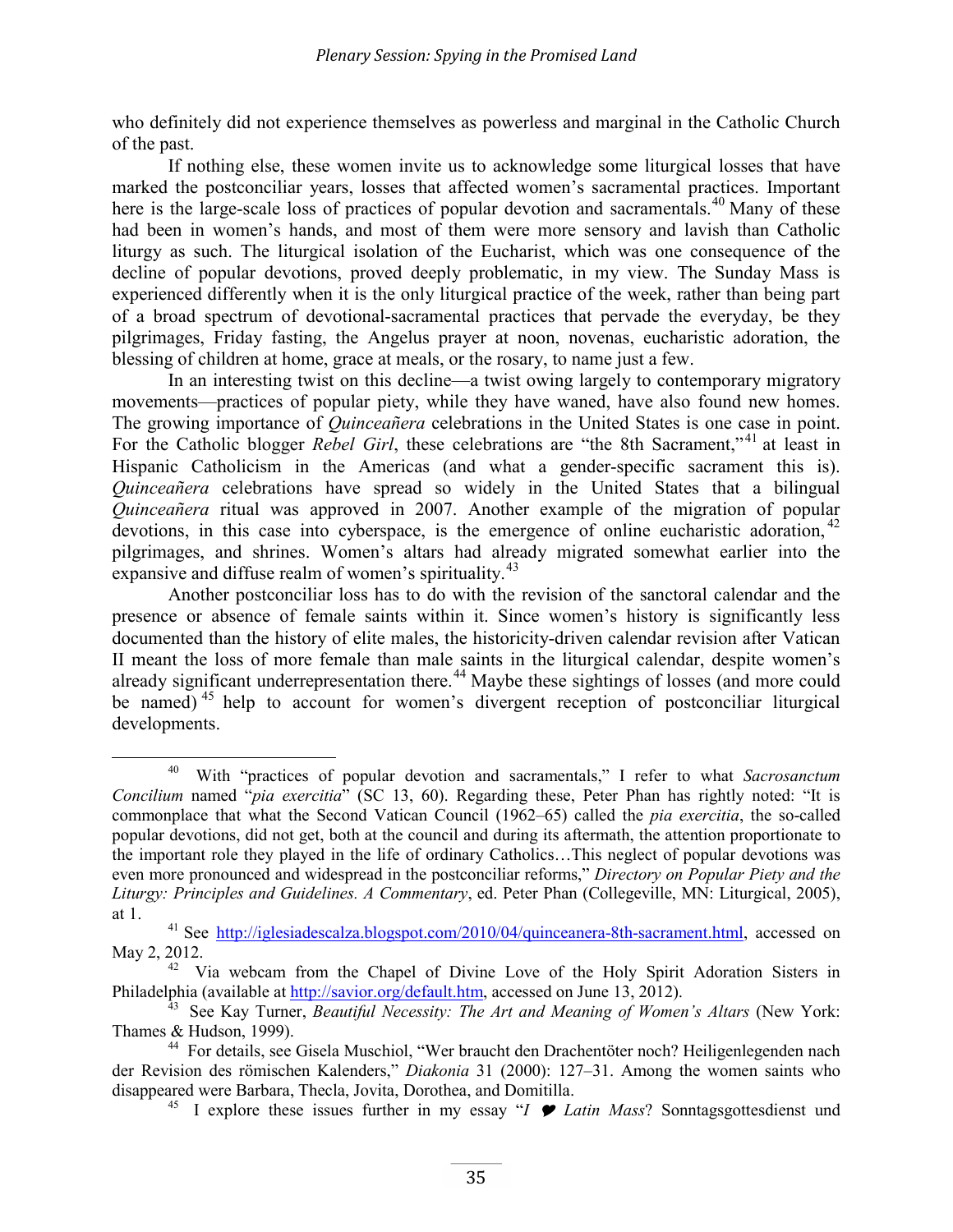Where do women in the Catholic Church go from here, as we move from a time properly described as "postconciliar" deeper into the twenty-first century? What will the future hold? What new sightings might appear on the sacramental horizon?

## **SPYING FORWARD: SACRAMENTAL SIGHTINGS ON THE HORIZON**

In what follows, I present a set of six sights that either will or should shape sacramental practices in the years to come, particularly for women in their diverse ways of being Catholic. If my look back has revealed anything, it is that there is no one way of "being Catholic while gendered female" in the twenty-first century. We are more than 600 million human beings and have many different and indeed divergent ways of living sacramentally. Some women are presently enduring profoundly discouraging times, e.g. the women of the Leadership Conference of Women Religious. At the same time some women are entering the Catholic Church with deep joy. Others are leaving the Church behind, in the United States especially women from the youngest generation of Catholic adults.<sup>[46](#page--1-6)</sup> Is there any shared vision in sight? Here is my spy's report.

I begin with a background check, namely by confessing twin theological hopes of mine. One is that sacramental theology will continue to reroot itself deeply in the liturgical enactment and performance of the Christian faith. The other is that this liturgical performance of faith will once again be seen to encompass more than the modern narrowing on the *cultus publicus*  allowed for.<sup>[47](#page-8-0)</sup> With this narrowing of the meaning of "liturgy"—now limited to official, written texts, authorized by the highest ecclesial authority—other liturgical expressions came to be relegated to the margins.[48](#page-8-1) Categories such as "popular piety" and, later, "paraliturgies" emerged to denote the manifold ritual practices increasingly written out of the construal of "liturgy" proper. I for one consider this narrow disciplinary bounding of the "liturgical" problematic and inadequate, not least for a view of women's sacramental practices.<sup>[49](#page-8-2)</sup>

Broadening the liturgical and anchoring the sacraments within this broadened liturgical performance of the faith leads one to the church as *Grundsakrament.*[50](#page-8-3) Sacraments are never

i<br>I Frauenleben, " *ET-Studies* 2 (2010): 265–81.

<span id="page-8-0"></span>47 More on this in my recent book *Gender Differences and the Making of Liturgical Tradition: Lifting a Veil on Liturgy's Past*, Ashgate Liturgy, Worship, and Society Series (Burlington, VT: Ashgate, 2011).

<span id="page-8-1"></span>48 See Arnold Angenendt, *Liturgik und Historik. Gab es eine organische Liturgie-Entwicklung?* Quaestiones Disputatae 189 (Freiburg i.B.: Herder, 2001), 142.

<span id="page-8-2"></span><sup>49</sup> See C. Clifford Flanigan et al., "Liturgy as Social Performance: Expanding the Definitions," in *The Liturgy of the Medieval Church*, ed. Thomas J. Heffernan and E. Ann Matter (Kalamazoo, MI: Medieval Institute Publications, 2001), 695–714, and Gerd Althoff, "The Variability of Rituals in the Middle Ages," in *Medieval Concepts of the Past: Ritual, Memory, Historiography,* ed. Gerd Althoff et al., Publications of the German Historical Institute (New York: Cambridge University, 2002), 71–87.

<span id="page-8-3"></span>50 The church as *Grundsakrament* points to Christ of course, the *Ursakrament*. See, *inter alia*, Herbert Vorgrimler, *Sakramententheologie*, Leitfaden Theologie 17 (Düsseldorf: Patmos Verlag, 1987), 47–52, on the historical trajectory of the notion. English translation: Herbert Vorgrimler, *Sacramental* 

<sup>&</sup>lt;sup>46</sup> The sociologist Patricia Wittberg recently drew attention to this in her essay "A Lost Generation?" (see note 15). She notes especially that millennial Catholic women (born between 1981 and 1995) are the first generation of American Catholic women who are less devout and less orthodox than their male counterparts. At the same time, these women remain disproportionally more interested in things "spiritual" than men their age.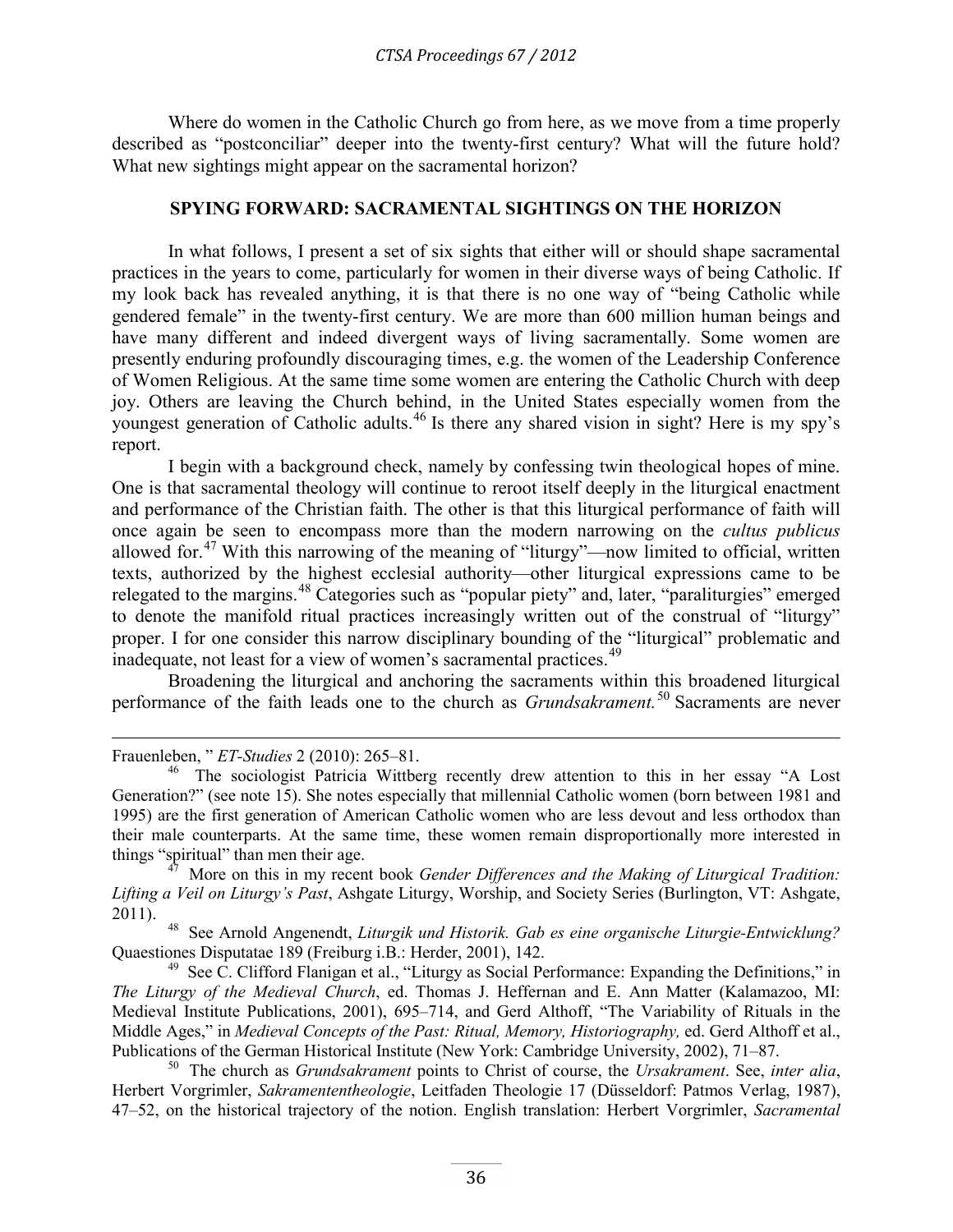merely a ritual transaction between minister and recipient. They are, rather, concelebrations in the truest sense of the word; the whole gathered assembly and each person present within it concelebrate. What might this mean for women? Searching for an answer to this question will lead to my first sacramental sighting forward. My argument develops as follows. The ecclesial community at worship is always gendered, $51$  and even if women are typically the majority of those present, men are not excluded from participation by reason of their gender. In addition, there might be an intersex person in the assembly,<sup>[52](#page-9-0)</sup> possibly a transgender person, and maybe also someone who identifies beyond established gender labels as queer or gender-nonconforming. This then, is my first sacramental sighting forward: in a liturgical body count of the ecclesial assembly, <sup>[53](#page-9-1)</sup> the Body of Christ is dominantly female, and at the same time multigendered.[54](#page-9-2) One thing this ecclesial Body of Christ definitely is *not*, is unambiguously male.

My second sacramental sighting emerges out of this recognition. In the dominantly female, multi-gendered Body of Christ, gender is performed in profoundly unstable ways. Here are some glimpses of this instability. In its Head at least, the Body of Christ might be considered male—yet Christ "was male but born of no male matter."[55](#page-9-3) In most ecclesial assemblies, the presider is male, yet priestly masculinity is defined around a sexual abstinence that renders the priest, liturgically at least, hyper-generative.<sup>[56](#page-9-4)</sup> The presider also stands *in persona ecclesiae*, a male body standing in for an ecclesial Virgin Bride, who is also both *casta meretrix* (the "chaste whore") and *mater ecclesia* (Mother Church), pregnant with life, giving birth, and nursing. And there is Mary, the Mother of God, who is both the daughter of the Father as well as the mother

<span id="page-9-0"></span> $52$  The Intersex Society of North America defines its advocacy group as "people born with an anatomy that someone decided [is not standard for male or female,](http://www.isna.org/faq/what_is_intersex)" (available at [http://www.isna.org/,](http://www.isna.org/) accessed on May 7, 2012). A concrete example of the sacramental complications such a condition can cause is the South African [Sally/Selwyn Gross,](http://queeringthechurch.com/2011/09/22/how-a-woman-became-a-dominican-priest-and-teacher-of-moral-theology/) who was born intersex, then male-identified and raised as a boy, later to become a Dominican priest. Gross transitioned when medical tests showed that hormonally s/he was primarily female. For more information, see [http://queeringthechurch.com/2011/09/22/how-a](http://queeringthechurch.com/2011/09/22/how-a-woman-became-a-dominican-priest-and-teacher-of-moral-theology/)[woman-became-a-dominican-priest-and-teacher-of-moral-theology/,](http://queeringthechurch.com/2011/09/22/how-a-woman-became-a-dominican-priest-and-teacher-of-moral-theology/) accessed March 23, 2012.

I *Theology*, trans. Linda M. Maloney (Collegeville, MN: Liturgical, 1992); and Nathan D. Mitchell, *Meeting Mystery: Liturgy, Worship, Sacraments*, Theology in Global Perspective Series (Maryknoll, NY: Orbis, 2006), esp. 252f.

 $51 \text{ I}$  do not mean to suggest here that gender always and everywhere is a primary marker in the ecclesial assembly. On the contrary, worship invites us to resist the absolutizing of sexed identity, since Christian faith forms subject positions that relativize all markers of difference.

<sup>53</sup> I owe the initial idea for this to Beattie, *New Catholic Feminism*, 141.

<span id="page-9-2"></span><span id="page-9-1"></span><sup>54</sup> See Stuart, "Exploding Mystery," 234. Graham Ward developed the notion of the "multigendered body of the Church" out of the "displacements" of the gendered body of Jesus Christ in his 1998 essay "Bodies: The Displaced Body of Jesus Christ," in *Radical Orthodoxy: A New Theology*, ed. John Milbank et al. (London: Routledge, 1998), 163–81, at 176.

<sup>&</sup>lt;sup>55</sup> Stuart, "Exploding Mystery," 234.

<span id="page-9-4"></span><span id="page-9-3"></span><sup>56</sup> More on this in *Negotiating Clerical Identities: Priests, Monks and Masculinity in the Middle Ages*, ed. Jennifer D. Thibodeaux, Genders and Sexualities in History (New York: Palgrave Macmillan, 2010); Lynda Coon, "'What is the Word if not Semen?' Priestly Bodies in Carolingian Exegesis," in *Gender in the Early Medieval World: East and West, 300–900,* ed. Leslie Brubaker and Julia M. H. Smith (New York: Cambridge University, 2004), 278–300; Jacqueline Murray, "Masculinizing Religious Life: Sexual Prowess, the Battle for Chastity and Monastic Identity," in *Holiness and Masculinity in the Middle Ages,* ed. P. H. Cullum and Katherine J. Lewis (Toronto: University of Toronto, 2004), 24–42.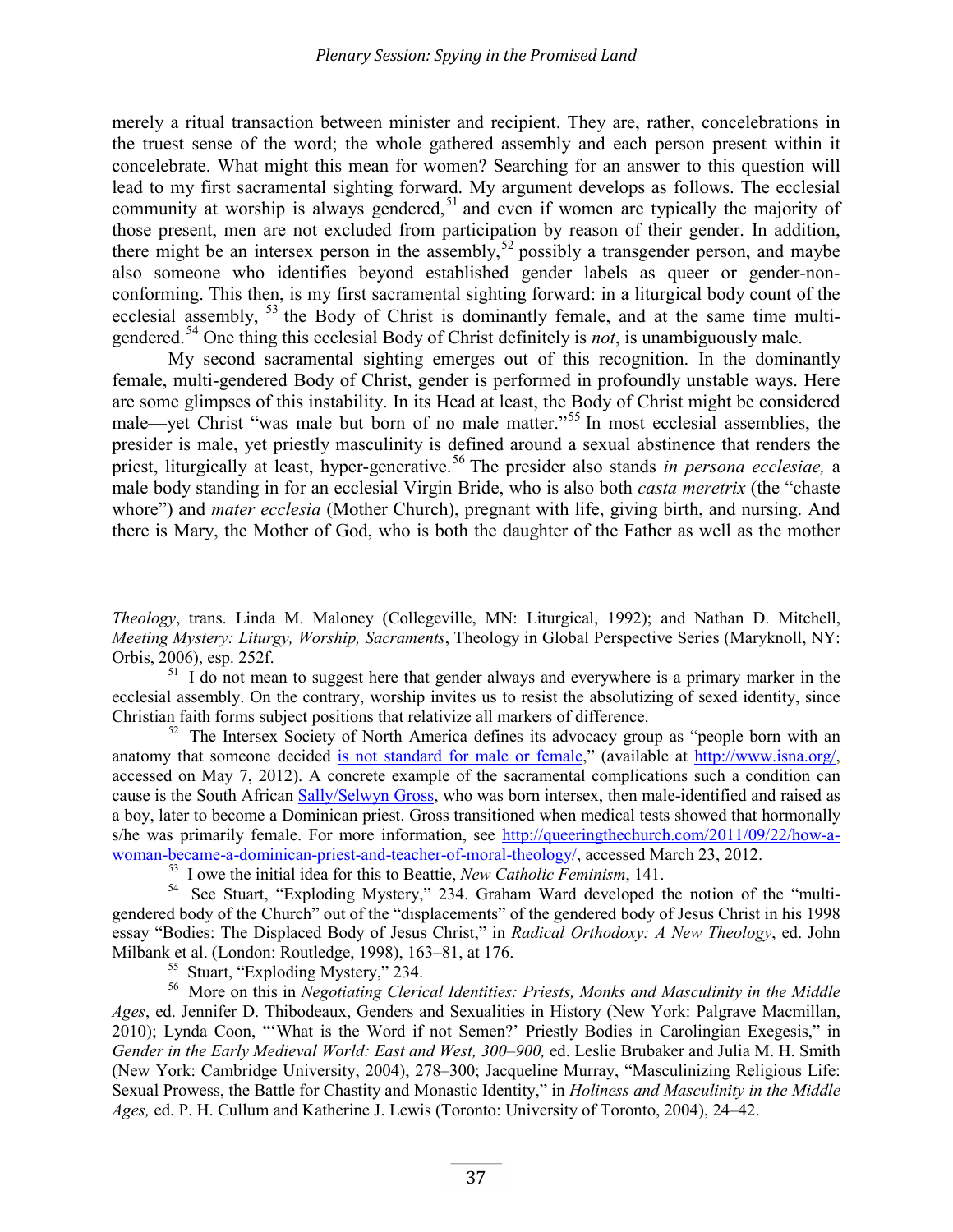and sometimes the bride of the Son.<sup>[57](#page--1-7)</sup> We clearly are beyond the realm of actual, constrained, gendered bodies here. Rather, we have entered the land of a deeply fecund and profoundly gender-fluid liturgical symbolic.

What if we rendered visible our liturgical tradition as just such a land? Is it possible to spy a land with a powerful stream of natality running through it, where God the Father can give birth and might have breasts, where Jesus' eucharistic body certainly is "no longer Christ as simply and biologically male,"<sup>[58](#page-10-0)</sup> and where Jesus's gift of himself in the Eucharist can be understood as nursing. This is the land where Jesus's body on the cross is in labor, torn open, bleeding, groaning, and in the midst of all the violence to the maternal body, giving new life; where monks can understand themselves as receptive, submissive brides, or as pregnant women, careful not to abort but to bring to full term the new life that grows within them;<sup>[59](#page-10-1)</sup> where the Spirit can be glimpsed as a mother, giving new life in baptism (as in the early Syriac tradition), or as a male lover, who inseminates the baptismal womb of the font (in many Western sources); where Mary is venerated as a priest, the *virgo sacerdos*, the first to offer us the body and blood of Christ. And what if, rather than claiming all these Christian gender instabilities to be "queer," we simply acknowledged them for what they (also) are: deeply and wonderfully traditional? This indeed *is* our liturgical heritage: a land where liturgy is embraced through images of lush sensuality, as the erotic, life-giving encounter between God and human beings at worship.<sup>[60](#page-10-2)</sup> Tina Beattie puts it thus:

The liturgy…allows us to come out of ourselves, into a space of gendered sacramentality where we become brides and grooms, lovers and mothers, parents and children, friends and companions in the ever-present wedding feast of God with creation.<sup>61</sup>

Beattie's allusion to God's wedding with creation points to a theological question I have so far sidestepped, namely, how insistence on a liturgically-focused sacramentality relates to broader notions of sacramentality. Why should we return to liturgy as a foundational sacramental site rather than to anthropological givens, creation, history, the everyday lives of women, or the struggle for justice (to name just a few)?

I address this question in my third sacramental sighting. To begin with, turning to the liturgical tradition is not a turning away from other sites of sacramentality. It is, rather, a turning to all the other sites with utmost passion and clarity, a passion and clarity sharpened, deepened, and nourished by liturgy. There is a good reason, I submit, for re-turning to the liturgical tradition and the sacramentality of the sacraments at this point in time. Today, spiritual

 $57$  The latter theme appears, for example, in the Mariology of Hans Urs von Balthasar who draws on an early Christian theme.

<sup>&</sup>lt;sup>58</sup> Ward, "Bodies," 168.

<span id="page-10-1"></span><span id="page-10-0"></span><sup>&</sup>lt;sup>59</sup> The theme appears repeatedly, especially in early Cistercian writings, and finds a particularly powerful expression in Guerric of Igny's second sermon on the Annunciation (PL 185, 123). English text in Guerric of Igny, *Liturgical Sermons* Vol. 2, trans. by the Monks of Saint Bernard Abbey, Cistercian Fathers Series 32 (Spencer, MA: Cistercian Publications, 1971), 39–46, esp. 45.

<span id="page-10-3"></span><span id="page-10-2"></span> $60$  This erotic reading of sacramental realities is widespread not least with regard to the Eucharist, here understood as love-making. See for example Hans Urs von Balthasar's question (with a focus on male agency): "What else is his [Christ's] Eucharist but…an endless act of fruitful outpouring of his whole flesh, such as a man can only achieve for a moment with a limited organ of his own body?" Hans Urs von Balthasar, *Elucidations*, trans. John Riches (London: SPCK, 1975), 150. See Beattie, *New Catholic Feminism,* 144, for a critique.

<sup>61</sup> Beattie, *New Catholic Feminism,* 289.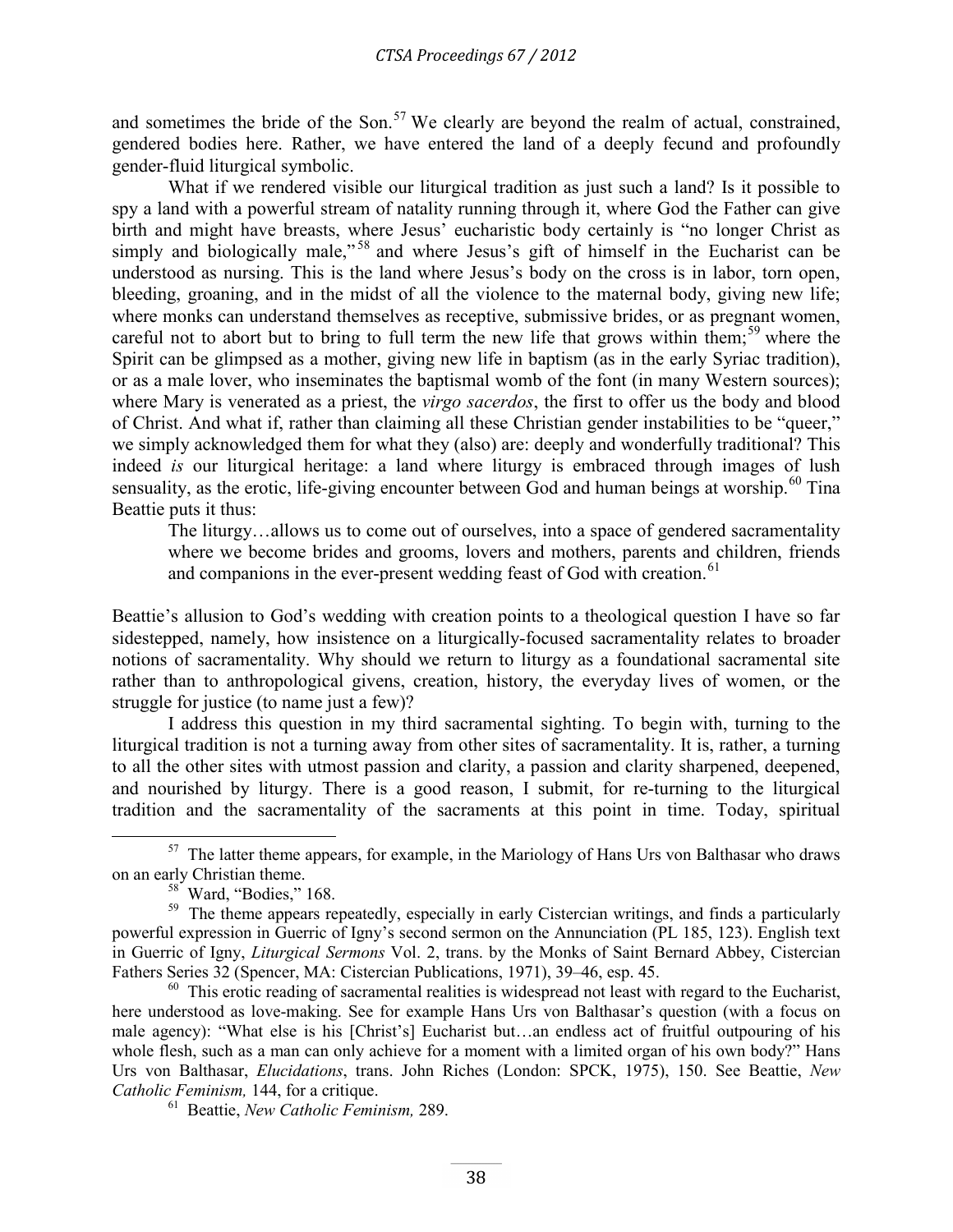sensibilities are quite attuned to the everyday sites of God's presence in the world. This contemporary rediscovery of the sacramentality of "everything" was a necessary reaction to a particular construal of the spiritual as otherworldly, church-focused, and priest-centered. But the "Everyday God"<sup>[62](#page--1-8)</sup> celebrated in contemporary spirituality needs more than the everyday for us to comprehend that "there is nothing ordinary about an incarnate God."<sup>[63](#page-11-0)</sup> As women, we have claimed our "quotidian mysteries"<sup>[64](#page-11-1)</sup> as deeply sacramental, pregnant with holiness and divine presence, be they the love shared around a breakfast table, the insights based on the playfulness of our cats, or the deep wisdom of a compost heap that turns lemon rinds and coffee grounds into life-giving soil. This shift of spiritual gravity has been a vital affirmation in a culture that continues to code women's lives as trivial. And yet, having discovered the sacramentality of the everyday, we do well to reclaim the sacramentality of the liturgy itself—the Church's feasts and fasts, its symbols and images, its pregnant words and gendered bodies, so far from the "sterile masculinities" [65](#page-11-2) that seemed to dominate scouting reports of the liturgical tradition. This liturgical tradition, after all, is not separate from or opposed to quotidian and material realities. Rather, it has its own ancient materiality woven into its very fabric: gendered bodies, water and wine, oil and bread, light and incense. With this ancient materiality, the liturgy opens up a world beyond either the religious flavor of the day or my own contingent life and world with its kitchen table, cat, and compost heap. There is more to encountering the Divine Presence than the spiritual experiences mediated by my middle-class existence and its trappings.

So much for three core theological convictions that I hope will shape sacramental practices of women as well as everybody else in the future. I would be remiss, however, if I did not also address broader cultural trends that I think will shape future sacramental practices. I choose to highlight the following three from among many possible ones and add them to my spy's list.

My fourth sacramental sighting emphasizes the rapid change in contemporary understandings of gendering processes, a change that has complicated how we interpret the relationship between gendered embodiment and liturgical life. This change has brought gender differences beyond "women" to the forefront of liturgical politics (e.g., in questions about the ordination of openly gay Christians, same-sex marriage, "queer worship"—all of which do relate to women's lives of course, be they lesbians, trans, or gender-non-conforming). These changes do not mean that the subject of women and sacramental practice has become an agenda of the past; the majority of worshippers today are still women, after all. What is needed, however, is a more complex narrative of what it means to be gendered female in the church today since more than one alternative is available. How does the church respond to a person born intersex and surgically forced into being a girl? Or to a transgender man (female to male, without sex reassignment) and a transsexual woman (male to female, body-reassigned) and the couple they might choose to become?<sup>[66](#page-11-3)</sup> What about Christians who define themselves as queer or gender-

 $^{62}$  This is the title of a beautiful song by Bernadette Farrell.<br> $^{63}$  Siobhán Garrigan "Warshin in a Violant Warld:

<span id="page-11-0"></span><sup>63</sup> Siobhán Garrigan, "Worship in a Violent World: Deconstructing *Ordinary* Liturgies," *Reflections* 91:1 (2004): 23–31, at 24.

<span id="page-11-1"></span><sup>64</sup> The expression is Kathleen Norris's; see her little volume *The Quotidian Mysteries: Laundry, Liturgy, and "Women's Work*,*"* 1998 Madeleva Lecture in Spirituality (New York: Paulist, 1998).

<span id="page-11-3"></span><span id="page-11-2"></span><sup>&</sup>lt;sup>65</sup> The expression is Tina Beattie's. Frances Croake Frank's poem "Did the Woman Say?" often quoted by feminist theologians, poignantly spells out such sterile masculinity as "dry old men, brocaded robes belying barrenness." The poem opens Ross's essay, "God's Embodiment and Women," 185f.

 $66$  I did not invent this scenario.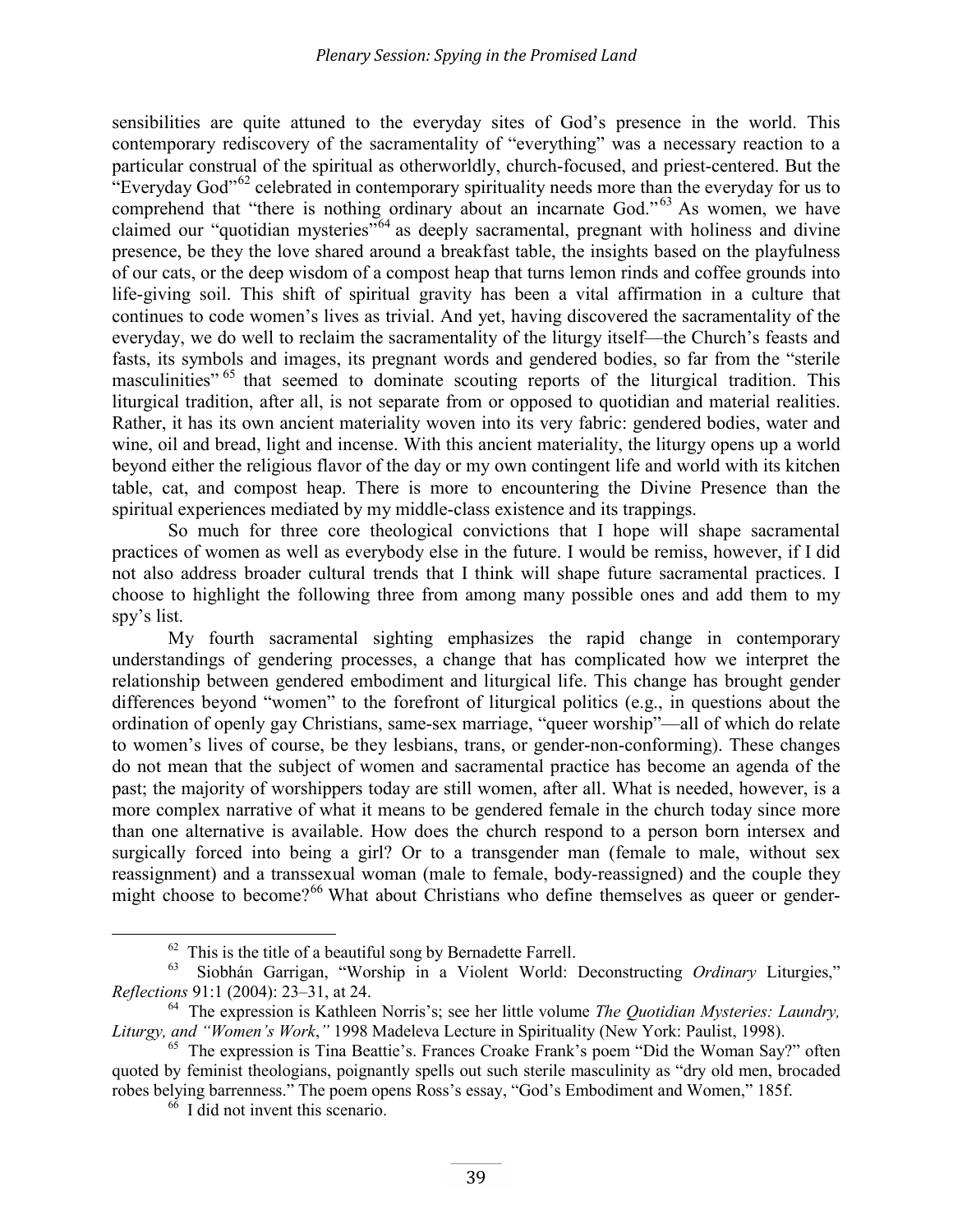non-conforming, and check "other" rather than "male" or "female"? These questions have to be raised as part of attending to questions of women and gender in years to come.

Quite different from this is the fifth sacramental sighting, which focuses on those women who should be here but are not, i.e., the world's "missing" women. There are roughly 160 million of them, women who should be walking the earth but are not—owing to large-scale selective abortions, son preference, female infanticide, maternal deaths, abuse, neglect, the uneven distribution of resources, etc. In a world where two X chromosomes continue to spell such dangers to women's very existence, we must insist on linking sacramentality to the flourishing of women, especially those whose lives are threatened. Catholic women around the world have done immensely important work here, both in their scholarly labor and in their activism.<sup>[67](#page--1-9)</sup> Not least of all, the linking of women's suffering with the abuse and violation of Mother Earth seems to me crucial in this time of planetary emergency.

My sixth and last sacramental sighting simply lifts up for consideration another contemporary trend that is reshaping how we live, namely the new information technologies, and a developing sacramentality in cyberspace. Some of the characteristics of this cyberspace sacramentality are attractive particularly for women, not least because their agency is less circumscribed than in many offline religious contexts. [68](#page-12-0) Women committed to traditional concerns of Catholic domesticity have also found the blogosphere an open space for their voices.<sup>[69](#page-12-1)</sup>

# **ENDING WITH A SPY MYSTERY**

To summarize in two sentences what I have argued here: whoever is committed to women's lives will have to take the diversity of Catholic women and their sacramental practices seriously. Whoever is committed to the church on its journey through time needs to take women's lives seriously.

Two points remain for me to stress in conclusion. First, not simply any sacramental sighting can lay claim to truthfulness. Critical, constructive theological reflection becomes crucially important at this point. And it is here, in the subjects and sites of such reflection, that the change over the last fifty years has truly been amazing—in large part owing to the entry of women into the hallowed halls of academia. Women as Catholic theologians are here, and we are here to stay.<sup>70</sup> I for one give thanks to God for this calling.

 $67$  To cite but two examples from North America: the "Sister-to-Sister" initiative seeks to empower sub-Saharan women to address HIV/AIDS issues (see [http://allafrica](http://allafrica-sistertosister.org/index.html)[sistertosister.org/index.html\)](http://allafrica-sistertosister.org/index.html). Rosemary Carbine, in a carefully argued essay in *Frontiers in Catholic Feminist Theology* (173–92) charts an intriguing way of linking women, sacramentality, and a justiceoriented public church.

<span id="page-12-0"></span>I am thinking particularly of the internet's challenges to traditional structures and sources of authority, as well as of online forms of gaining ritual expertise. For more on this see Heidi A. Campbell, "Understanding the Relationship between Religion Online and Offline in a Networked Society," *Journal of the American Academy of Religion* 80 (2012): 64–93.

<span id="page-12-1"></span><sup>&</sup>lt;sup>69</sup> See, for example, the "Women of Grace" blog (available at [http://www.womenofgrace.com/blog/,](http://www.womenofgrace.com/blog/) accessed on 6 June 6, 2012).

<span id="page-12-2"></span><sup>70</sup> Pope Benedict stressed the "special contribution" of women to theology in a 2010 General Audience, see [http://www.vatican.va/holy\\_father/benedict\\_xvi/audiences/2010/documents/hf\\_ben](http://www.vatican.va/holy_father/benedict_xvi/audiences/2010/documents/hf_ben-xvi_aud_20100908_en.html)xvi aud 20100908 en.html, accessed on May 17, 2012. The recent document of the Vatican's International Theological Commission, "Theology Today: Perspectives, Principles and Criteria," also